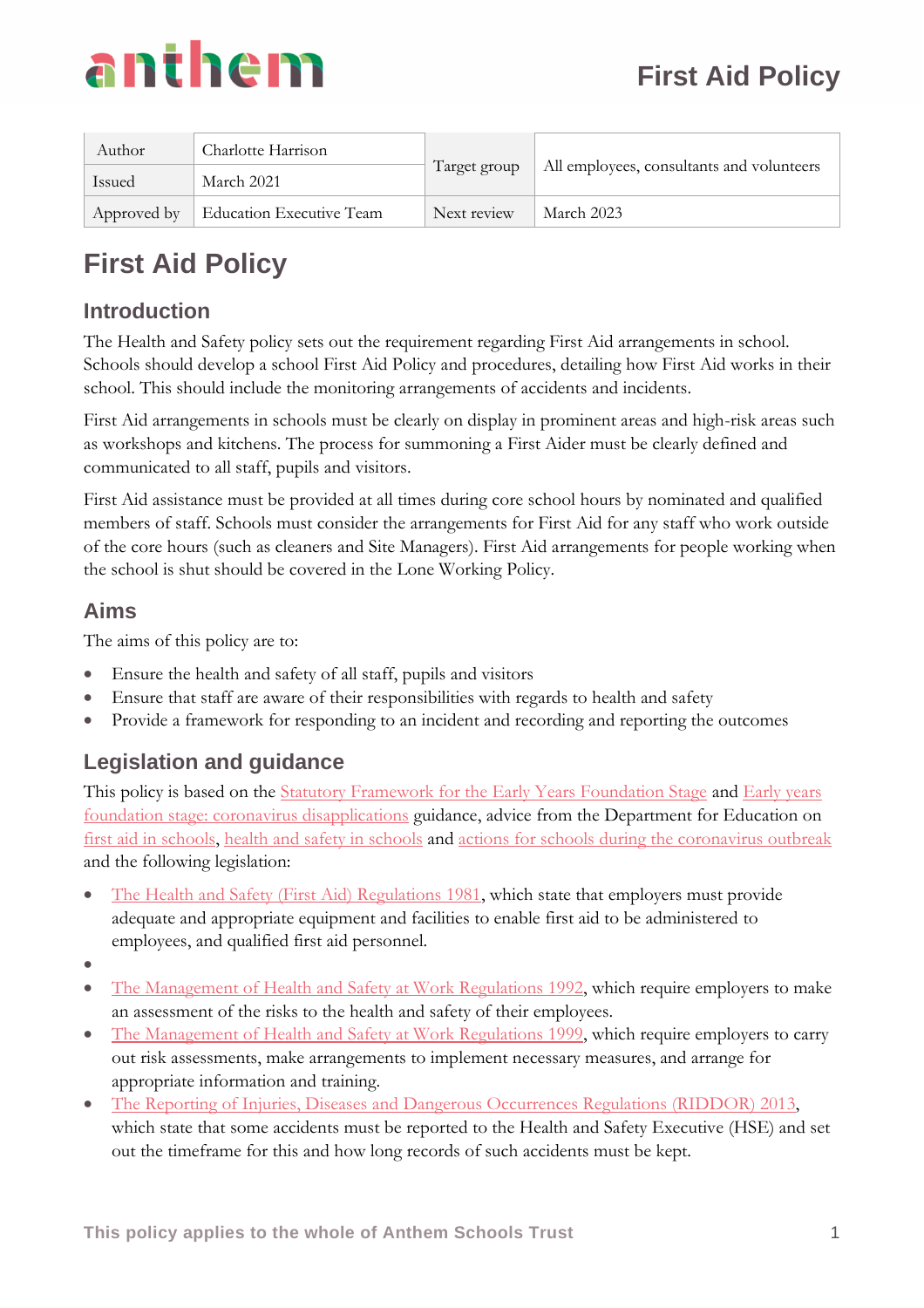- Social Security [\(Claims and Payments\) Regulations 1979,](http://www.legislation.gov.uk/uksi/1979/628) which set out rules on the retention of accident records.
- [The Education \(Independent School Standards\) Regulations 2014,](http://www.legislation.gov.uk/uksi/2014/3283/schedule/made) which require that suitable space is provided to cater for the medical and therapy needs of pupils.
- •

# **Roles and responsibilities**

In schools with Early Years Foundation Stage provision, at least 1 person who has a current paediatric first aid (PFA) certificate must be on the premises at all times. **During coronavirus:** you must use your 'best endeavours' to ensure 1 person with a full PFA certificate is on site when children aged 2 to 5 are present. If after taking all possible steps in your power you're still unable to secure a staff member with a full PFA certificate, you must carry out a written risk assessment and ensure someone with a current first aid at work or emergency PFA certification is on site at all times when these children are.

Beyond this, in all settings – and dependent upon an assessment of first aid needs – employers must usually have a sufficient number of suitably trained first aiders to care for employees in case they are injured at work. However, the minimum legal requirement is to have an 'appointed person' to take charge of first aid arrangements, provided your assessment of need has taken into account the nature of employees' work, the number of staff, and the location of the school. The appointed person does not need to be a trained first aider.

Section immediately below sets out the expectations of appointed persons and first aiders as set out in the 1981 first aid regulations and the DfE guidance listed in 'Legislation and guidance' section above. If you don't have an appointed person you will need to re-assign the responsibilities listed below accordingly.

All schools should adapt this section to reflect their circumstances, in line with their assessment of first aid needs.

**During coronavirus**: employers should discuss their updated risk assessment with first aiders and appointed persons for their input and so they are confident about providing the right assistance.

# **First Aid Lead(s)**

The school's appointed persons are Tracy Blissett. And Kane Bowden. They are responsible for:

- :
- Making a formal assessment of First Aid requirements using the Assessment of First Aid Provision document (Appendix 5), maintaining the completed form and monitoring the adequacy of the provision.
- Reviewing the assessment annually in the light of significant changes or validity.
- Taking charge when someone is injured or becomes ill.
- Ensuring there is an adequate supply of in-date medical materials in first aid kits and replenishing the contents of these kits.
- Ensuring that an ambulance or other professional medical help is summoned when appropriate.
- Ensuring that first aiders have an appropriate qualification, keep training up to date and remain competent to perform their role.
- Ensuring all staff are aware of first aid procedures.
- Reporting specified incidents to the HSE when necessary.
- Ensuring that an appropriate number of trained staff are present in the school at all times.

# **First Aiders**

First Aiders are trained, competent and qualified to carry out the role and are responsible for: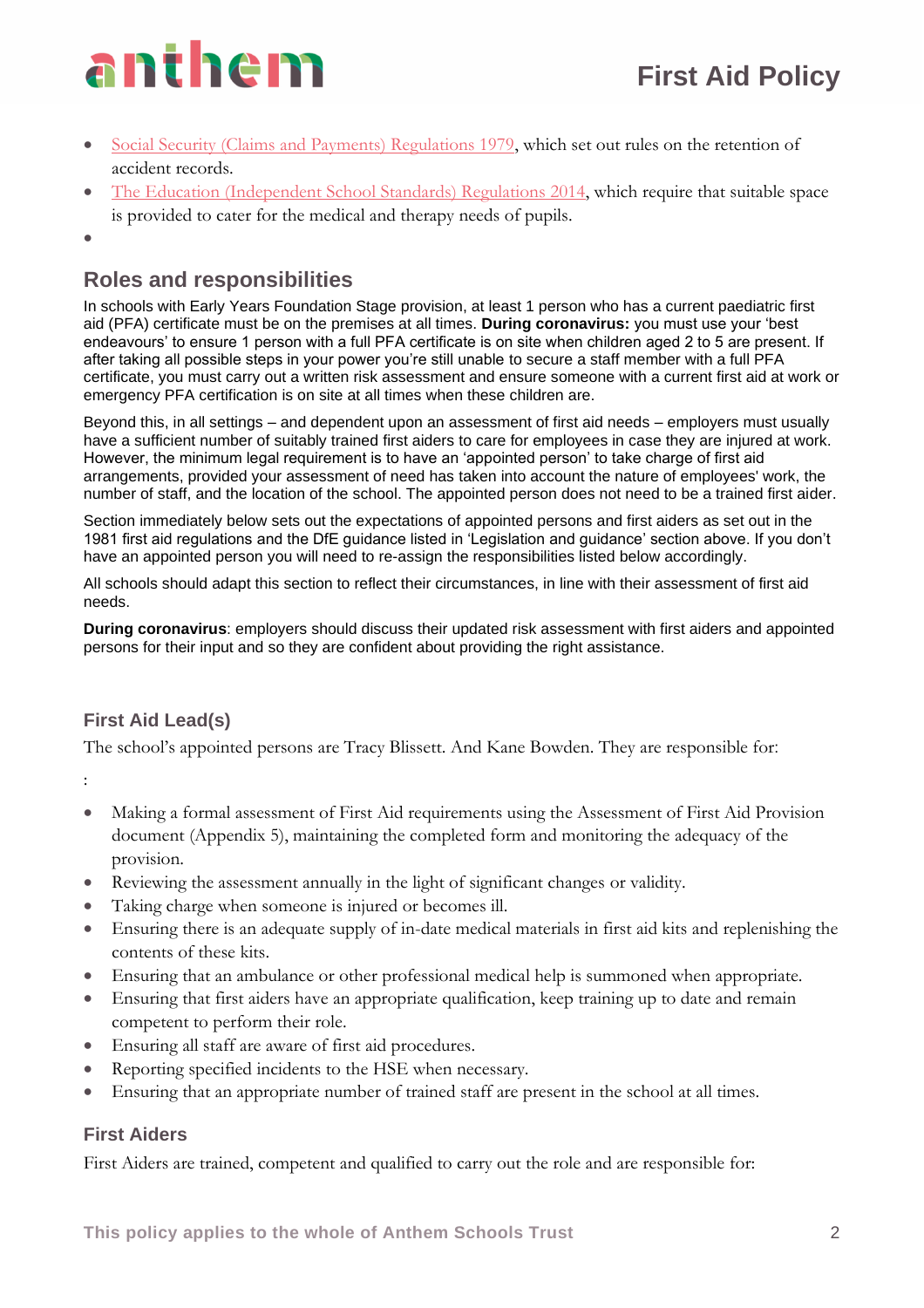- Acting as first responders to any incidents; they will assess the situation where there is an injured or ill person and provide immediate and appropriate treatment.
- Sending pupils home to recover, where necessary with the explicit agreement of the Headteacher.
- Filling in an appropriate accident report on the same day, or as soon as is reasonably practicable, after an incident (see the template in Appendix 2).

Our school's First Aid Lead and First Aiders are listed in Appendix 1. Their names will also be displayed prominently around the school.

# **The Trust**

The Trust has ultimate responsibility for health and safety matters in the school, but delegates operational matters and day-to-day tasks to the Headteacher and staff members.

The Anthem insurers confirm that the employer's liability insurance policy provides indemnity for staff acting as First Aiders or Emergency Aiders as defined in this policy. Treatment must be given in accordance with the training received. Whether or not employees receive payment for acting as first aiders is irrelevant in this respect and has no effect on the provision of insurance cover.

## **The Headteacher**

The Headteacher is responsible for the implementation of this policy, including:

- Ensuring appropriate risk assessments are completed and appropriate measures are put in place.
- Ensuring that adequate space is available for catering to the medical needs of pupils.

## **Staff**

School staff are responsible for:

- Ensuring they follow First Aid procedures.
- Ensuring they know who the First Aiders in school are.
- Completing minor incident reports (see Appendix 2) for all incidents they attend to where a First Aider is not called.

NB staff can deal with minor cuts and grazes without the need for a First Aider. Head injuries require the assistance of a First Aider.

# **First Aid procedures**

The school has a designated room for the treatment of injuries and for First Aid. It contains a sink and a bed and is locate near a toilet. Bins for blood waste are clearly marked and First Aid equipment is stored in clean, clearly labelled, easily accessible containers or cupboards.

# **Infection control**

## **First Aid Staff must:**

- Ensure all own injuries are covered with waterproof dressings before commencing treatment.
- Wash their hands before and after applying dressings.
- Only use mouth pieces when administering mouth-to-mouth if trained to do so.
- Use disposable gloves whenever blood or other bodily fluids are handled.
- Use disposable materials such as paper towels and sanitizing powder to clear up spills of bodily fluid.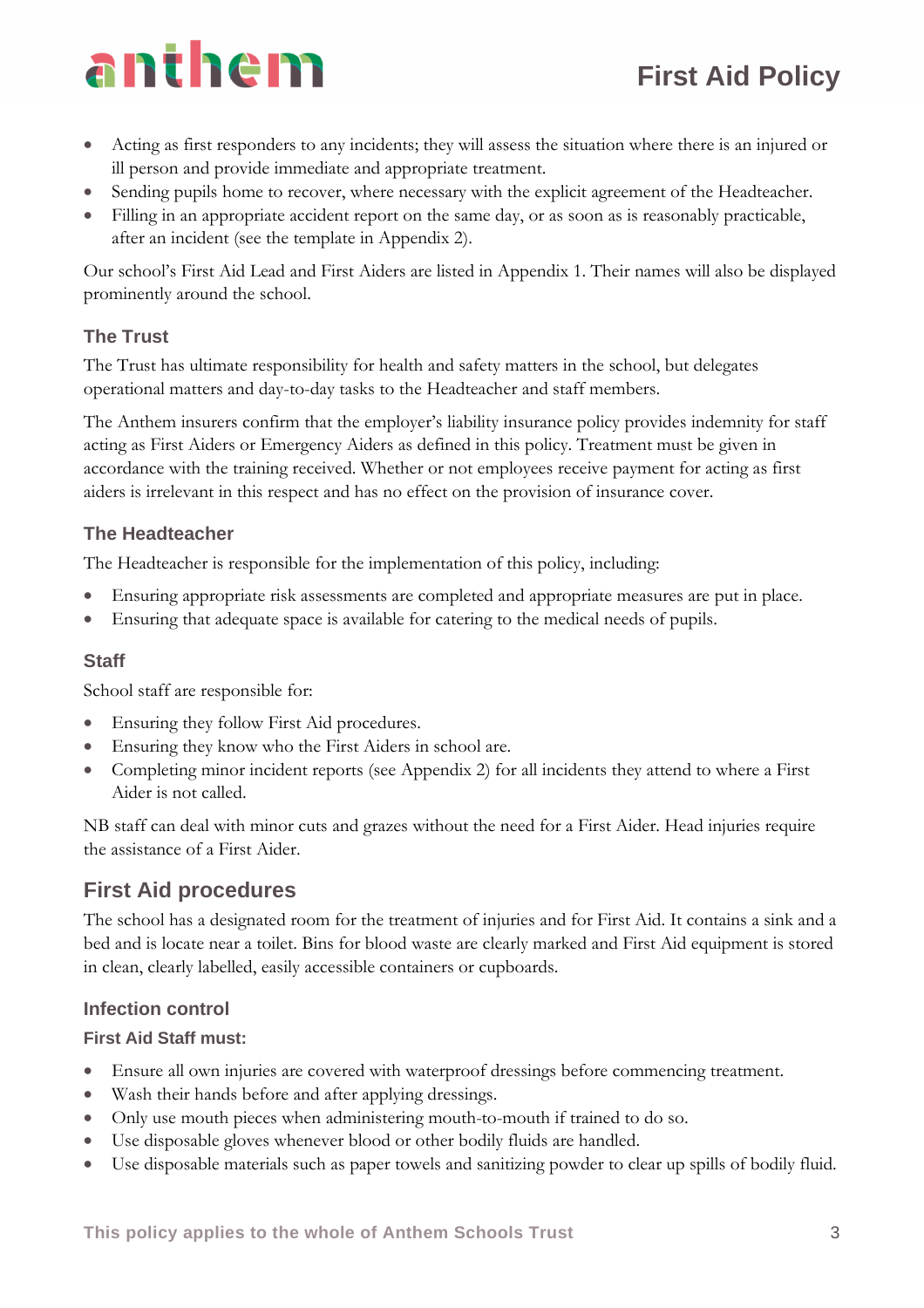• Dispose of blood and bodily waste in a way that does not allow others to come into contact with it. (Seek medical advice if contact is made with any other person's bodily fluids).

# **In-school procedures**

In the event of an accident resulting in injury:

- The closest member of staff present will assess the seriousness of the injury and seek the assistance of a qualified First Aider, if appropriate, who will provide the required First Aid treatment. *NB Minor cuts and grazes can be treated by any member of staff. First Aiders will always deal with major injuries.*
- The First Aider, if called, will assess the injury and decide if further assistance is needed from a colleague **or the emergency services**. They will remain on scene until help arrives.

**NB: Where an auto-adrenaline pen has been used for a severe allergic reaction, an ambulance must be called, and the word anaphylaxis must be used when calling emergency services.**

**NB. Where an asthma attack does not abate following treatment with a salbutamol inhaler, an ambulance must be called, and the word asthma must be used when calling the emergency services.**

The decision will vary from case to case, but it is strongly advised to administer First Aid and **call an ambulance if someone**:

- Appears not to be breathing.
- Is having chest pain, difficulty breathing or experiencing weakness, numbness or difficulty speaking.
- Experiencing severe bleeding that you are unable to stop with direct pressure on the wound.
- Is struggling for breath, possibly breathing in a strange way appearing to 'suck in' below their rib cage as they use other muscles to help them to breathe.
- Is unconscious or unaware of what is going on around them.
- Has a fit for the first time, even if they seem to recover from it later.
- If they are having a severe allergic reaction accompanied by difficulty in breathing or collapse get an ambulance to you, rather than risk things getting worse whilst you are in the car.
- If a child is burnt and the burn is severe enough that you think it will need dressing treat the burn under cool running water and call an ambulance. Keep cooling the burn until the paramedics arrive and look out for signs of shock.
- If someone has fallen from a height, been hit by something travelling at speed or has been hit with force.
- If you suspect that someone may have sustained a spinal injury do not attempt to move them and keep them still whilst awaiting an ambulance.

#### **This is guidance, not an exhaustive list.**

- The First Aider will also decide on what treatment and whether the injured person should be moved or placed in a recovery position.
- If the First Aider judges, in discussion with leadership, that a pupil is too unwell to remain in school, parents will be contacted by welfare /office staff and asked to collect their child. Upon their arrival, the First Aider will recommend next steps to the parents.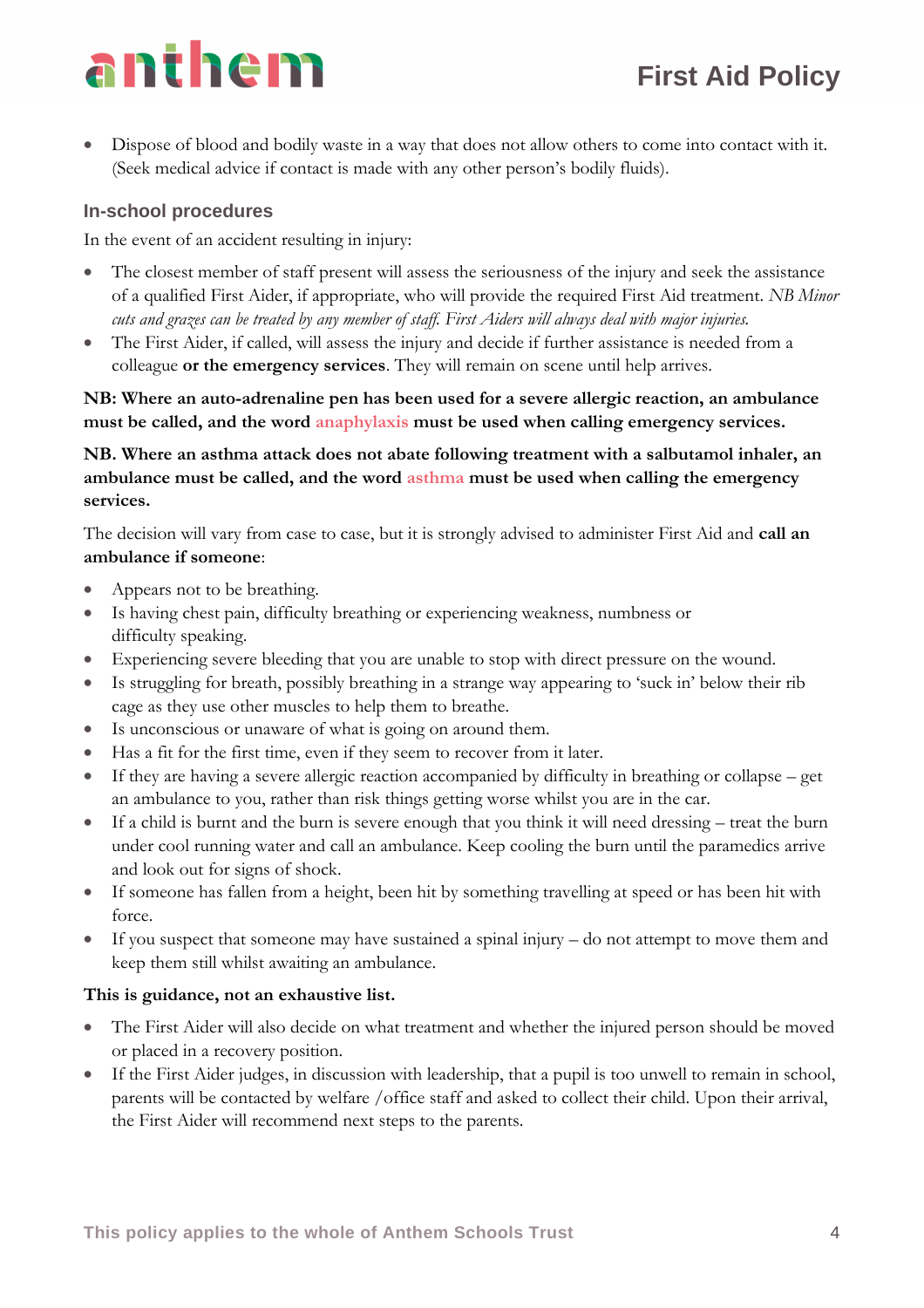- If emergency services are called, the parents will be contacted immediately by office staff who will keep leadership informed.
- In the case that a child/student needs to be assessed at hospital, but the child's/student's contact cannot be reached, then a member of senior staff and a first aider will transport the child to hospital whilst the office team continue to attempt to contact family members. (See protocol for taking children out on visit).
- The member of staff who treated the incident will complete the appropriate minor incident book or Anthem Incident Report Form on the same day, as soon as is reasonably practical after an incident resulting in an injury. A copy of this form will be given to the parents and a copy kept on file in school. (See Reporting and Recording section for further guidance.)
- There will be at least 1 person who has a current paediatric first aid (PFA) certificate on the premises at all times.
- **During coronavirus**: we will use our 'best endeavours' to ensure 1 person with a full PFA certificate is on site when children aged 2 to 5 are present. If, after taking all possible steps in our power, we're still unable to secure a staff member with a full PFA certificate, we will carry out a written risk assessment and ensure someone with a current first aid at work or emergency PFA certification is on site at all times when these children are.
- **During coronavirus**: first aiders will follow Health and Safety Executive (HSE) guidance for [first](https://www.hse.gov.uk/coronavirus/first-aid-and-medicals/first-aid-certificate-coronavirus.htm)  [aid during coronavirus.](https://www.hse.gov.uk/coronavirus/first-aid-and-medicals/first-aid-certificate-coronavirus.htm) They will try to assist at a safe distance from the casualty as much as possible and minimise the time they share a breathing zone. Treating any casualty properly will be the first concern. Where it is necessary for first aid provision to be administered in close proximity, those administering it will pay particular attention to sanitation measures immediately afterwards including washing their hands.

*NB see flowchart for guidance as to which form to complete and who, if anyone, to contact.*

## **Off-site procedures**

When taking pupils off the school premises, staff will ensure they always have the following as a minimum:

- A school mobile phone
- A portable First Aid kit
- Information about the specific medical needs of pupils
- Parents' contact details
- Risk assessments will be completed by the visit leader prior to any educational visit that necessitates taking pupils off school premises, in accordance with the Educational Visits Policy.

There will always be at least one First Aider with a current paediatric First Aid certificate on school trips and visits, as required by the statutory framework for the Early Years Foundation Stage.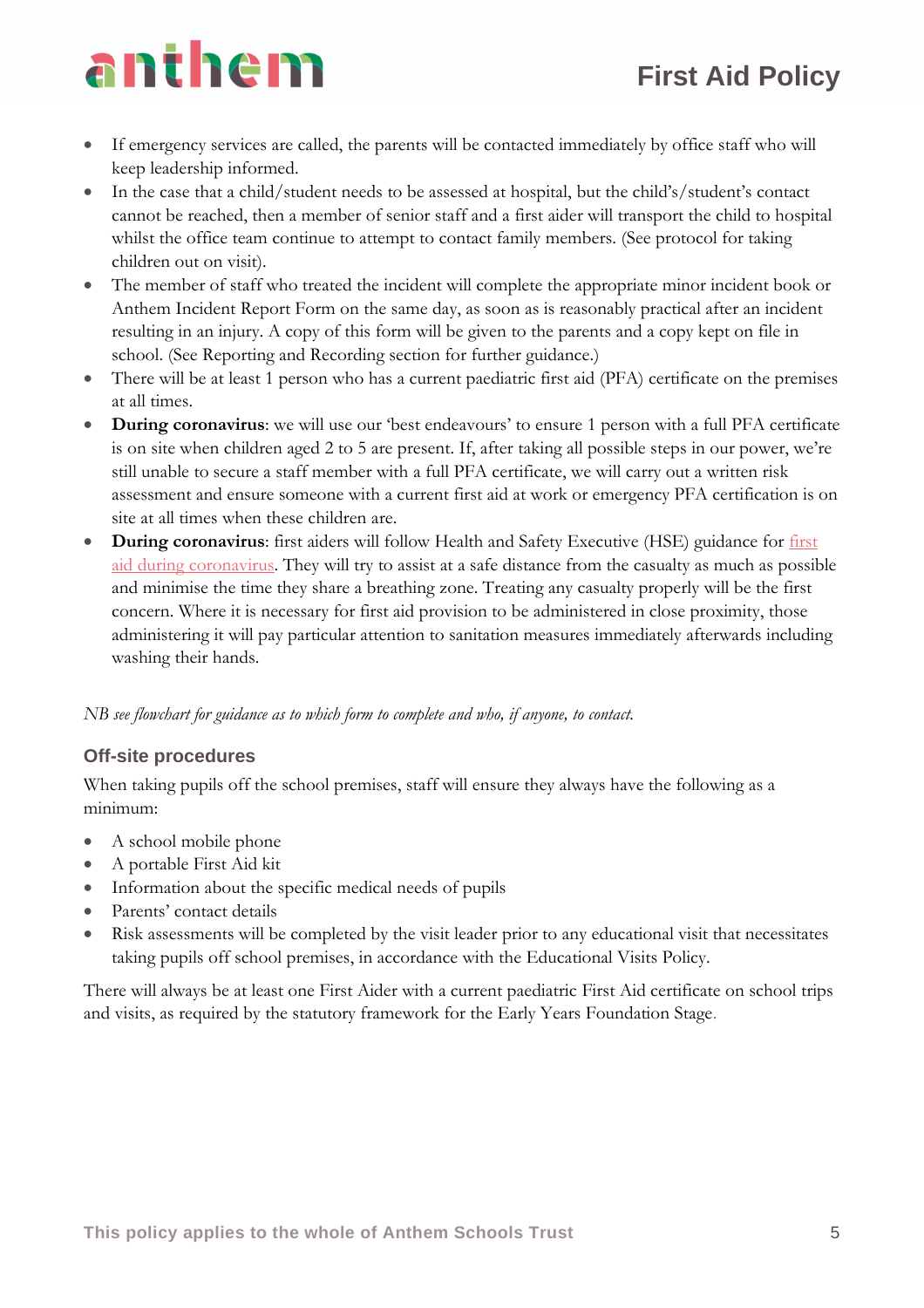# **Record-keeping and reporting**

### **First Aid and accident record book**

- An accident form or minor incident form will be completed by the First Aider on the same day, as soon as possible after an incident resulting in an injury that is managed within school (See Appendix 7 flowchart for clarity).
- As much detail as possible should be supplied when reporting an accident, including all the information included in the accident form at Appendix 3.
- A copy of the accident report form will also be added to the pupil's educational record by the office staff.
- Records held in the First Aid and accident book will be retained by the school in accordance with the Retaining Records Policy.

## **Reporting to the Trust**

The First Aid Lead will report to the Trust using the Anthem Matrix (Appendix 4) and Incident Investigation document for guidance.

### **Reporting to the HSE**

The First Aid Lead will keep a record of any accident which results in a reportable injury, disease, or dangerous occurrence as defined in the RIDDOR 2013 legislation (regulations 4, 5, 6 and 7).

They will report these to the Health and Safety Executive as soon as is reasonably practicable and in any event within 10 days of the incident.

Reportable injuries, diseases or dangerous occurrences include:

- Death.
- Specified injuries, which are:
	- o fractures, other than to fingers, thumbs and toes
	- o amputations
	- o dislocation of shoulder, hip or knee
	- o any injury likely to lead to loss of sight (temporary or permanent)
	- o a chemical or hot burn or any penetrating injury to the eye
	- o any injury resulting from electric shock or electrical burn
	- o any crush injury to the head or torso causing damage to the brain or internal organs
	- o serious burns (including scalding)
	- o any scalding requiring hospital treatment
	- o any loss of consciousness caused by head injury or asphyxia
	- o any injury arising from working in an enclosed space leading to hypothermia or heat-induced illness, or requires resuscitation or admittance to hospital for more than 24 hours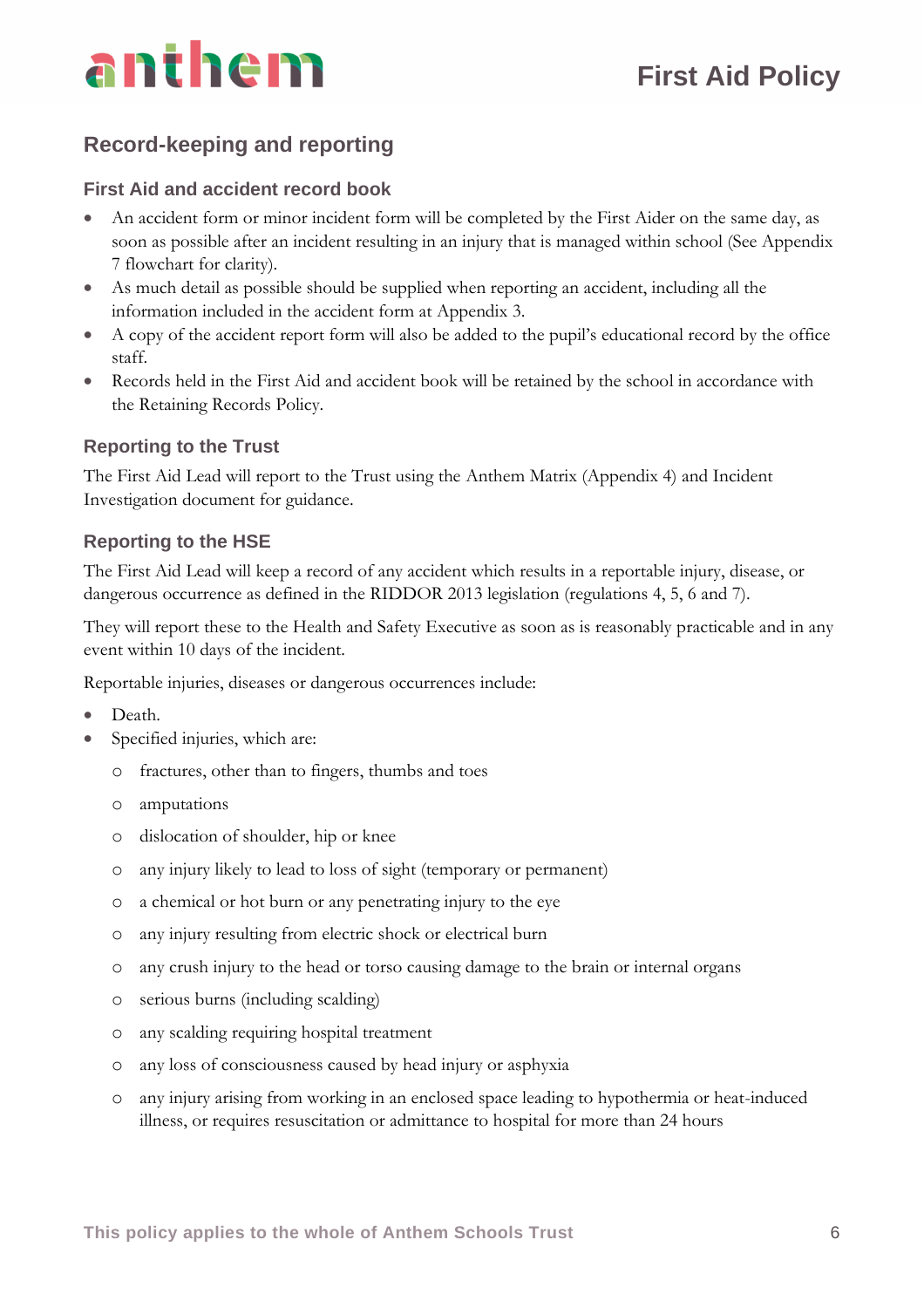- o Absorption of any substance by inhalation, ingestion or through the skin causing acute illness requiring medical treatment or loss of consciousness.
- Injuries where an employee is away from work or unable to perform their normal work duties for more than seven consecutive days (not including the day of the incident).
- Where an accident leads to someone being taken to hospital.
- Near-miss events that do not result in an injury but could have done. Examples of near-miss events relevant to schools include, but are not limited to:
	- o the collapse or failure of load-bearing parts of lifts and lifting equipment
	- o the accidental release of a biological agent likely to cause severe human illness
	- o the accidental release or escape of any substance that may cause a serious injury or damage to health
	- o an electrical short circuit or overload causing a fire or explosion.

Information on how to make a RIDDOR report is available at **How** to make a RIDDOR report, HSE

# **Notifying parents**

The class teacher/appropriate adult will inform parents of any accident or injury sustained by a pupil, and any First Aid treatment given, on the same day, or as soon as reasonably practicable.

# **Reporting to Ofsted and child protection agencies**

The Headteacher will notify Ofsted of any serious accident, illness or injury to, or death of, a pupil while in the school's care. This will happen as soon as is reasonably practicable, and no later than 14 days after the incident.

The First Aid Lead will also notify the LADO of any serious accident or injury to, or the death of, a pupil while in the school's care.

# **Training**

Staff will be trained in accordance with the outcomes of the Assessment of First Aid Provision, including whether there is an Early Years Foundation Stage in school.

All First Aiders must have completed a training course and must hold a valid certificate of competence to show this. The school will keep a register of all trained First Aiders, what training they have received and when this is valid until (see Model training log Appendix 3).

Staff are encouraged to renew their First Aid training when it is no longer valid. (Most training is valid for three years).

At all times, at least one staff member will have a current paediatric First Aid (PFA) certificate which meets the requirements set out in the Early Years Foundation Stage statutory framework and is updated at least every three years.

# **Monitoring arrangements**

This policy will be reviewed every two years.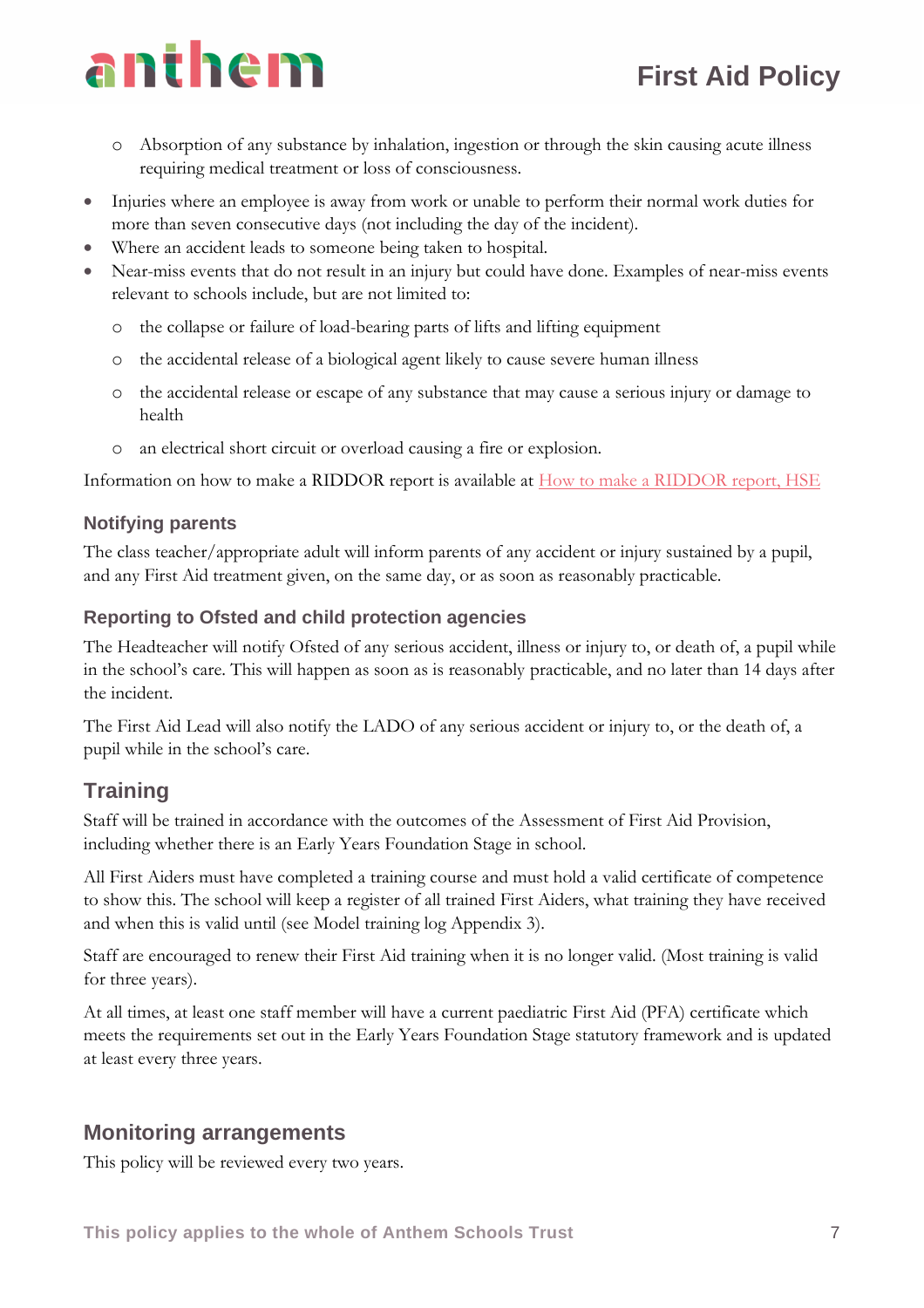

# **Links with other policies**

- Health and Safety Policy
- Risk Assessment Policy
- Educational Visits Policy
- Administering Medicines and Supporting Pupils with Medical Conditions Policy
- Retention Policy

# **Other useful documentation/links**

*HR 53 Infection Control Policy and Strategic Health and Safety Service*

Guidance on First Aid for Schools:

[https://assets.publishing.service.gov.uk/government/uploads/system/uploads/attachment\\_data/file/3](https://assets.publishing.service.gov.uk/government/uploads/system/uploads/attachment_data/file/306370/guidance_on_first_aid_for_schools.pdf) [06370/guidance\\_on\\_first\\_aid\\_for\\_schools.pdf](https://assets.publishing.service.gov.uk/government/uploads/system/uploads/attachment_data/file/306370/guidance_on_first_aid_for_schools.pdf)

<http://www.hse.gov.uk/firstaid/index.htm>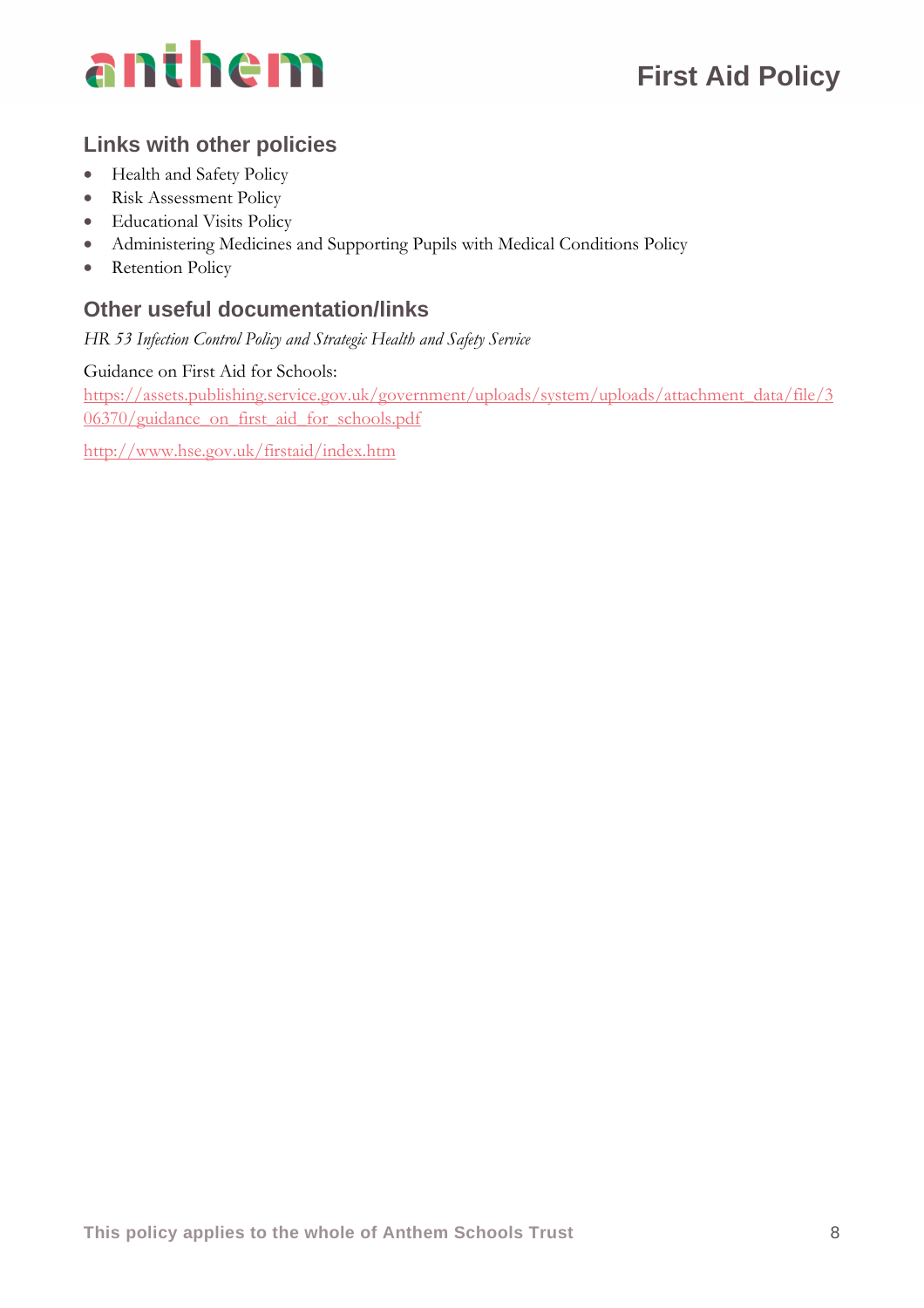# **Appendix 1: List of First Aiders**

Our school has an Early Years Foundation Stage and so we have [3] trained in Paediatric First Aid.

**Our schools First Aid Lead is:** Tracy Blissett / Kane Bowden

**The person who calls the emergency services is:** Tracy Blissett / Kane Bowden

**The people who contact parents (in discussion with the Head) is:** Tracy Blissett/ Kane Bowden

| <b>Name of First Aider</b><br><b>Photo</b> |  | <b>Type of Certification</b> | <b>Expiry date</b> |
|--------------------------------------------|--|------------------------------|--------------------|
| <b>Tracy Blissett</b>                      |  | Paediatric First Aider       | 13.09.2024         |
|                                            |  | Paediatric First Aider       | 13.09.2024         |
| Kane Bowden                                |  |                              |                    |
| Ushra Akram<br>(Nursery)                   |  | Paediatric First Aider       | 10.01.2025         |
| Julie Francis (Y2)                         |  | First Aid at Work            | 21.2.2025          |
| June Wingate (Y2)                          |  | First Aid at Work            | 1.11.2024          |
| Fauzia Khan (office)                       |  | First Aid at Work            | 03.10.2022         |
| Carol Reeman                               |  | First aid at Work            | 24.5.2025          |
| Marlene Chamberlin                         |  | First aid at Work            | 09.10.2022         |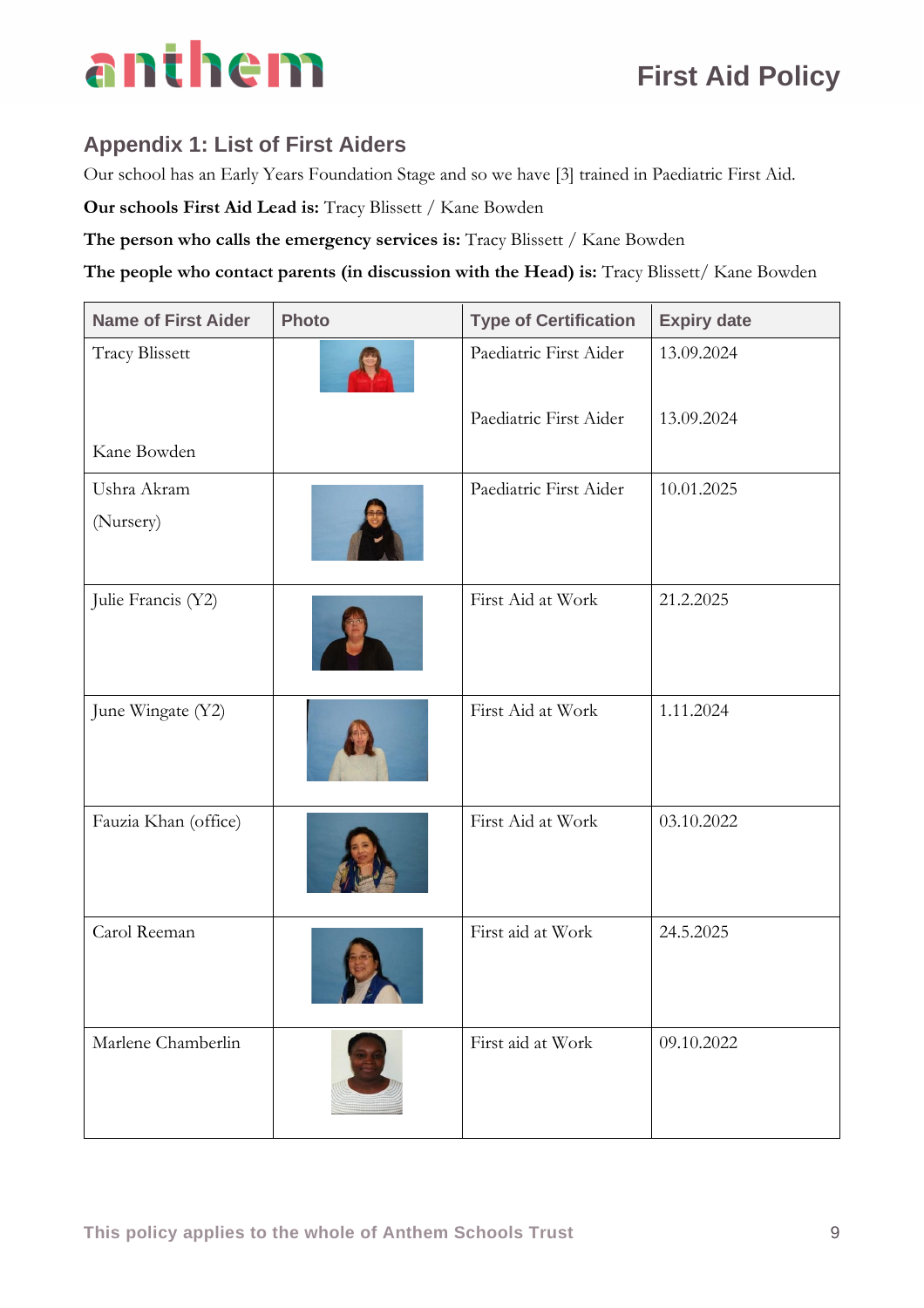| Antonia Enahoro<br>(Y4 class teacher)         | First aid at Work | 07.05.2022 |
|-----------------------------------------------|-------------------|------------|
| Nasreen Akhtar<br>(Reception Sun Class<br>TA) | First aid at Work | 29.01.2023 |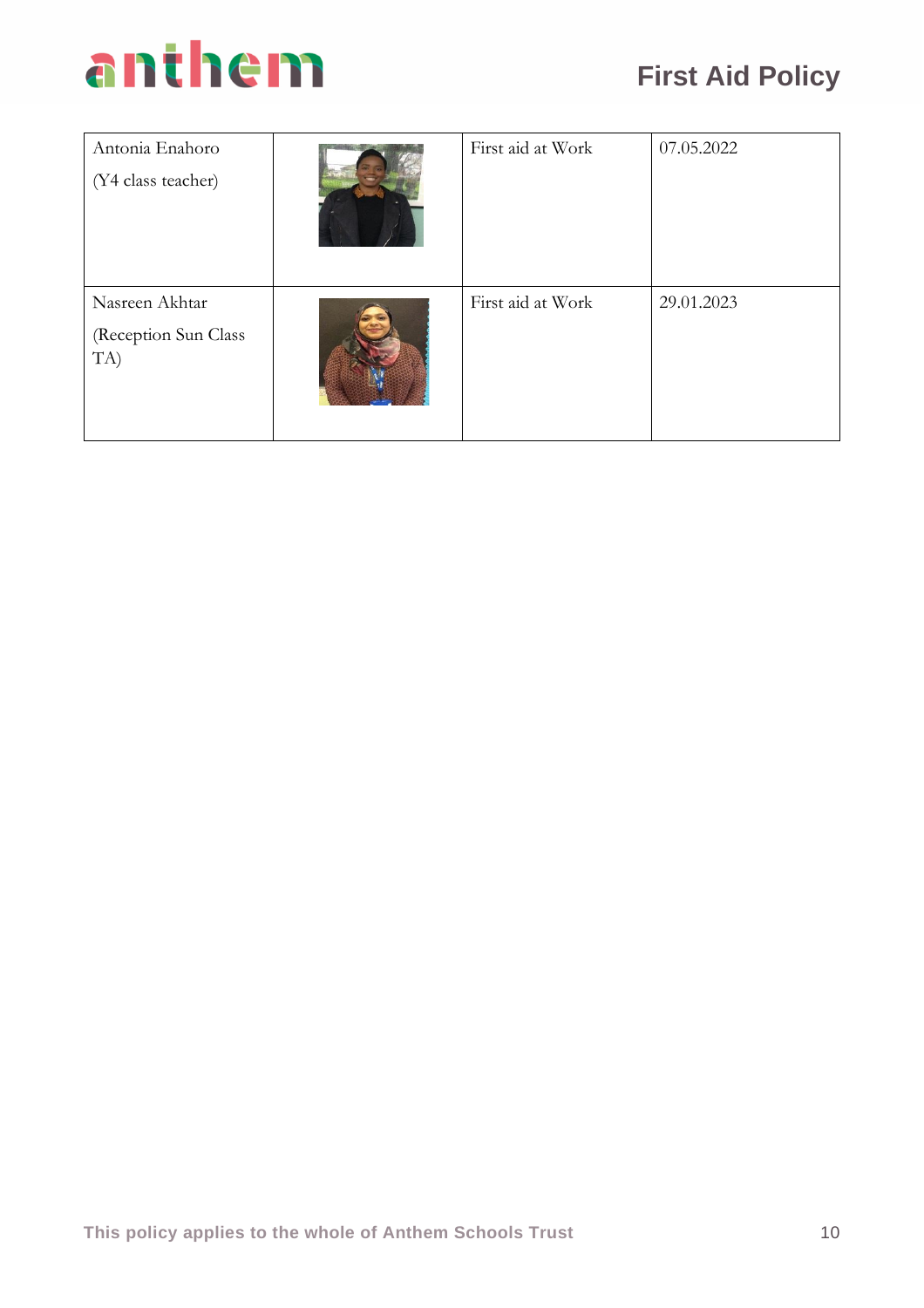# **First Aid Policy**

# anthem

| First Aid Kits in School                                        | Checked by: |
|-----------------------------------------------------------------|-------------|
| Reception welfare room                                          | WELFARE     |
| Nursery                                                         | WELFARE     |
| Year 1 middle area                                              | WELFARE     |
| Year 3 middle area on the wall                                  | WELFARE     |
| Year 5 outside classroom 5L on the<br>wall near the stairs      | WELFARE     |
| Kitchen                                                         | WELFARE     |
| Staffroom near big fridge                                       | WELFARE     |
| PA Hall on the wall                                             | WELFARE     |
| Sport Hall (Located on wall)                                    | WELFARE     |
| Cooking room                                                    | WELFARE     |
| Mediana HeartOn Defibrillator<br>On the wall in the main office | OFFICE      |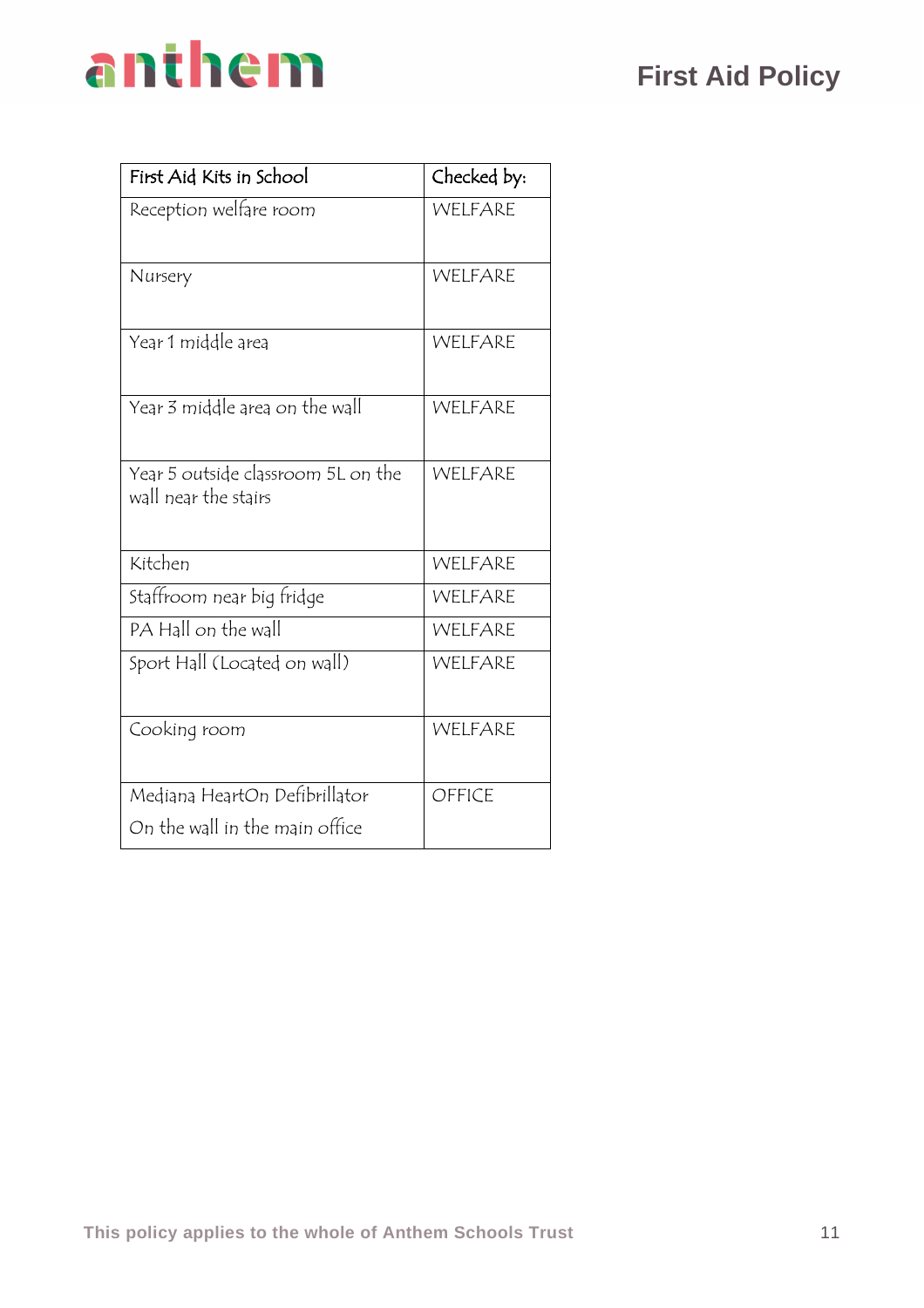

# **Appendix 2: Model minor incident report form**

| <b>Name</b><br>of<br>child | Date/time<br>of<br>incident | Where<br>the<br>incident<br>took<br>place | <b>Details of</b><br>injury/illness | <b>First</b><br>Aid<br>given | What<br>happened<br>after (went<br>back to<br>class/play,<br>went to<br>hospital<br>etc) | Name and<br>signature<br>of First<br><b>Aider</b> | <b>Parents</b><br>contacted<br>or not |
|----------------------------|-----------------------------|-------------------------------------------|-------------------------------------|------------------------------|------------------------------------------------------------------------------------------|---------------------------------------------------|---------------------------------------|
|                            |                             |                                           |                                     |                              |                                                                                          |                                                   |                                       |
|                            |                             |                                           |                                     |                              |                                                                                          |                                                   |                                       |
|                            |                             |                                           |                                     |                              |                                                                                          |                                                   |                                       |
|                            |                             |                                           |                                     |                              |                                                                                          |                                                   |                                       |
|                            |                             |                                           |                                     |                              |                                                                                          |                                                   |                                       |
|                            |                             |                                           |                                     |                              |                                                                                          |                                                   |                                       |
|                            |                             |                                           |                                     |                              |                                                                                          |                                                   |                                       |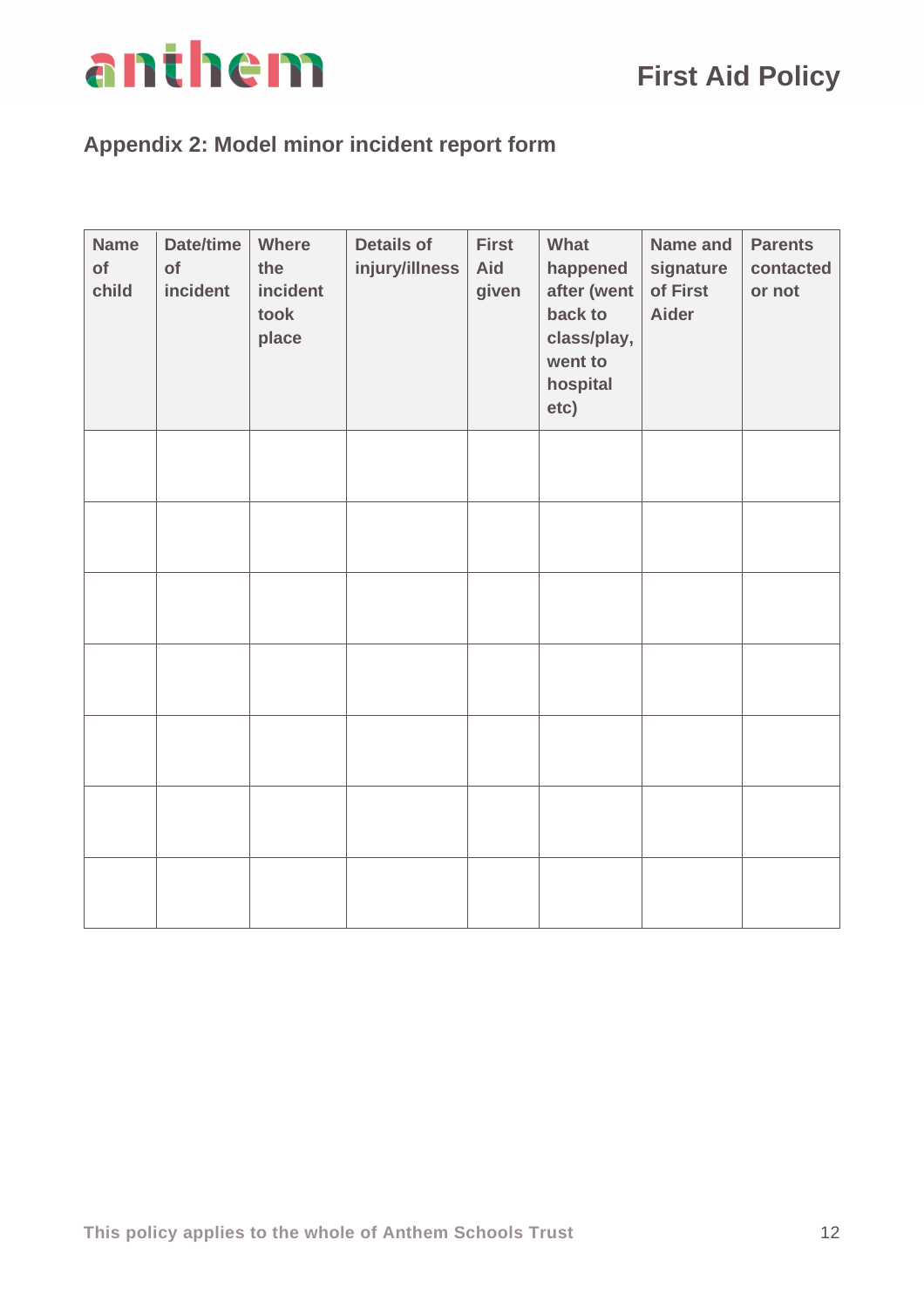

# **Appendix 3 Anthem Incident report form**

See the Anthem SharePoint link:

https://anthemtrust.sharepoint.com/sites/informationforschools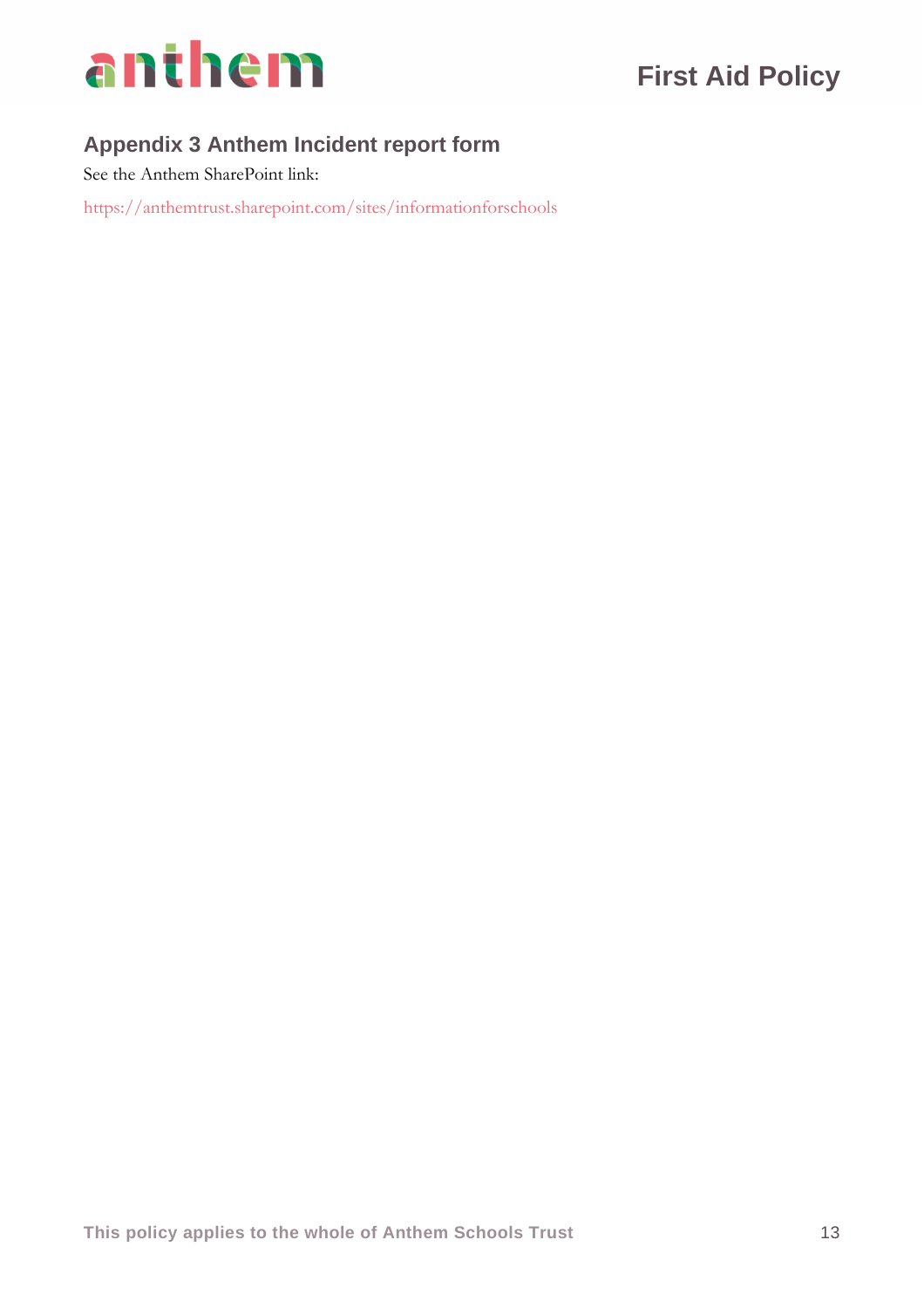

# **Appendix 4: Anthem Incident Matrix**

**(Appendix A of the Health and Safety Policy)**

**NOTE: Safeguarding incidents involving the loss, kidnap or abduction of a child, dangerous occurrences involving equipment and building structure, security, theft and violence related incidences are also covered by the matrix.**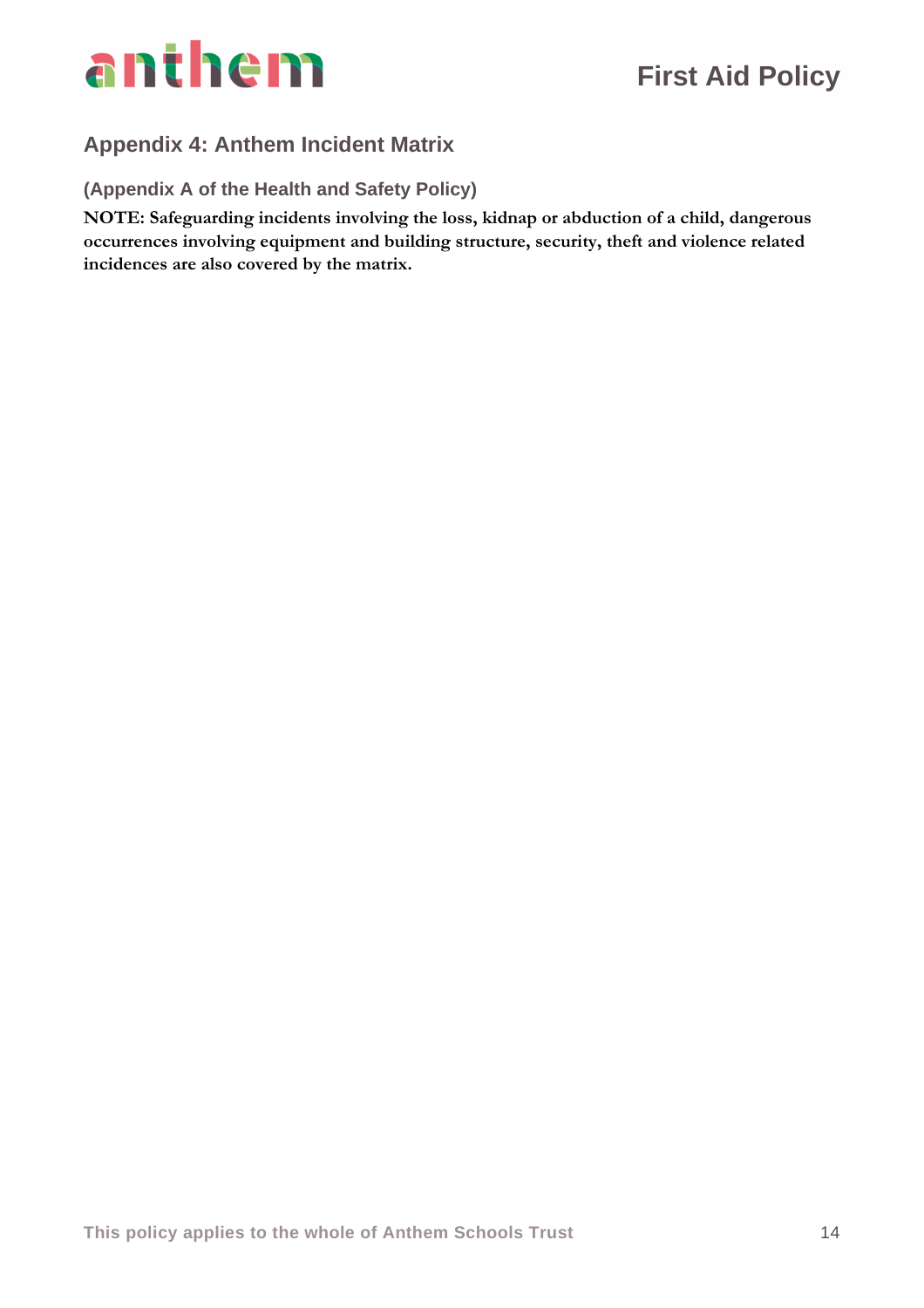

# **Appendix 5: Assessment of First Aid Provision**

**School:** 

**Name of Assessor(s):** 

#### **Assessment of First Aid Factors**

In order to assess the First Aid requirements, you should identify whether any of the following factors apply to the workplace or employees by ticking Yes or No in all cases:

#### **Table 1**

| <b>Assessment Factor</b>                                                                                                                       | Apply (Y/N)? |  | <b>Impact on First Aid provision</b>                                                                                                                                                                                                   |  |
|------------------------------------------------------------------------------------------------------------------------------------------------|--------------|--|----------------------------------------------------------------------------------------------------------------------------------------------------------------------------------------------------------------------------------------|--|
| Have your risk assessments identified<br>significant risks of injury and/or ill<br>health?                                                     |              |  | If the risks are significant you may need<br>to employ First Aiders.                                                                                                                                                                   |  |
| Are there any specific risks such as<br>working with hazardous substances,<br>dangerous tools or machinery, and<br>dangerous loads or animals? |              |  | You will need to consider:<br>specific training for first aiders<br>extra first-aid equipment<br>precise siting of first-aid equipment.                                                                                                |  |
| Are there parts of the establishment with<br>different levels of risk?                                                                         |              |  | You may need to make different levels of<br>provision in different parts of the<br>establishment.                                                                                                                                      |  |
| Have you had any accidents or cases of<br>ill-health in the past 12 months?                                                                    |              |  | You will need to check your record of<br>accidents and cases of ill health - what<br>type they are and where they happened.<br>You may need to:<br>locate your provision in certain areas<br>review the contents of the first aid box. |  |
| Are there inexperienced workers on site,<br>or employees with disabilities or special<br>health problems?                                      |              |  | You will need to consider:<br>special equipment<br>$\bullet$<br>local siting of equipment.                                                                                                                                             |  |
| Are the premises spread out, e.g. are<br>there several buildings on the site or<br>multi-floor buildings?                                      |              |  | You will need to consider provision in<br>each building or on several floors.                                                                                                                                                          |  |
| Is there shift work or out-of-hours<br>working?                                                                                                |              |  | Remember there needs to be First Aid<br>provision at all times people are at work.                                                                                                                                                     |  |
| Is your workplace remote from<br>emergency medical services?                                                                                   |              |  | You will need to:<br>inform local medical services of your<br>$\bullet$<br>location<br>consider special arrangements with<br>the emergency services.                                                                                   |  |
| Do you have employees who travel a lot<br>or work alone?                                                                                       |              |  | You will need to consider issuing<br>personal First Aid kits and training staff<br>in their use.                                                                                                                                       |  |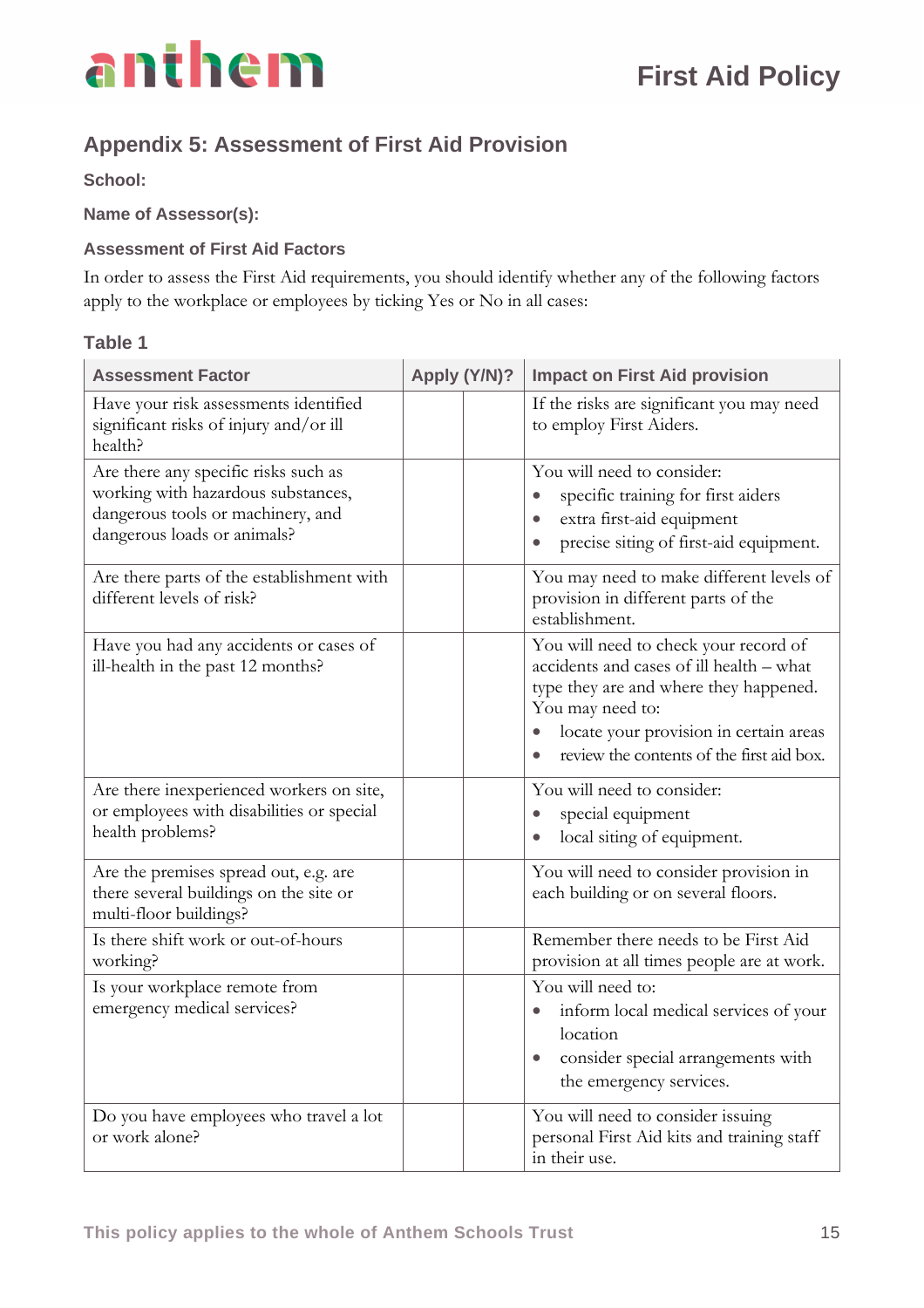| Do any of your employees work at sites<br>occupied by other employers or is your<br>site used by other occupiers? |  | You will need to make joint<br>arrangements with the other site<br>occupiers.                                                                                                                             |
|-------------------------------------------------------------------------------------------------------------------|--|-----------------------------------------------------------------------------------------------------------------------------------------------------------------------------------------------------------|
| Do you have any work experience or<br>other trainees?                                                             |  | Your First Aid provision must cover<br>them.                                                                                                                                                              |
| Do members of the public visit your<br>premises?                                                                  |  | There is no legal responsibility for non-<br>employees however you are strongly<br>recommended to consider them i.e.<br>schools would consider and include their<br>pupils and libraries their customers. |
| How many people are employed on site?<br>less than 5?<br>$5$ to 49?<br>$50 \text{ to } 100?$<br>more than 100?    |  | You may need to employ first aiders -<br>see Table 2 below.                                                                                                                                               |
| Is a First Aid room required?                                                                                     |  |                                                                                                                                                                                                           |

The following table offers suggestions on how many first aiders or appointed persons might be needed in relation to levels of risk and number of employees on site. Increased provision will be necessary to cover for absences. The table does not take into consideration any non-employees who may be affected so an allowance will need to be made in such circumstances.

#### **Table 2**

| <b>Type of Workplace</b>                                                                                                                                                                                                                                                               | <b>Numbers of First Aid Personnel Required</b>                                                                                                                                                                                                                                                                                                   |
|----------------------------------------------------------------------------------------------------------------------------------------------------------------------------------------------------------------------------------------------------------------------------------------|--------------------------------------------------------------------------------------------------------------------------------------------------------------------------------------------------------------------------------------------------------------------------------------------------------------------------------------------------|
| Lower risk:<br>Shops, offices, libraries, schools and similar<br>workplaces.                                                                                                                                                                                                           | Fewer than 50 employed at any location: at<br>$\bullet$<br>least one appointed person. (It may be<br>appropriate to provide an Emergency First<br>Aider (EFAW) if large numbers of the public<br>visit the workplace.)<br>50-100: at least one First Aider.<br>More than 100: one additional First Aider for<br>$\bullet$<br>every 100 employed. |
| <b>Higher Risk:</b><br>Light engineering and assembly work, food<br>processing, warehousing extensive work with<br>dangerous machinery or sharp instruments<br>construction, chemical manufacture, work<br>involving special hazards* such as hydrofluoric<br>acid or confined spaces. | Fewer than 5: at least one appointed person.<br>$\bullet$<br>5-100: At least one First Aider (FAW) per 50<br>$\bullet$<br>employees or part thereof.<br>* Additional training may be needed to deal with injuries<br>resulting from special hazards.                                                                                             |

#### **The minimum First Aid provision on any work site is:**

- A suitably stocked First Aid box
- An appointed person to take charge of First Aid arrangements, at all times whilst people are at work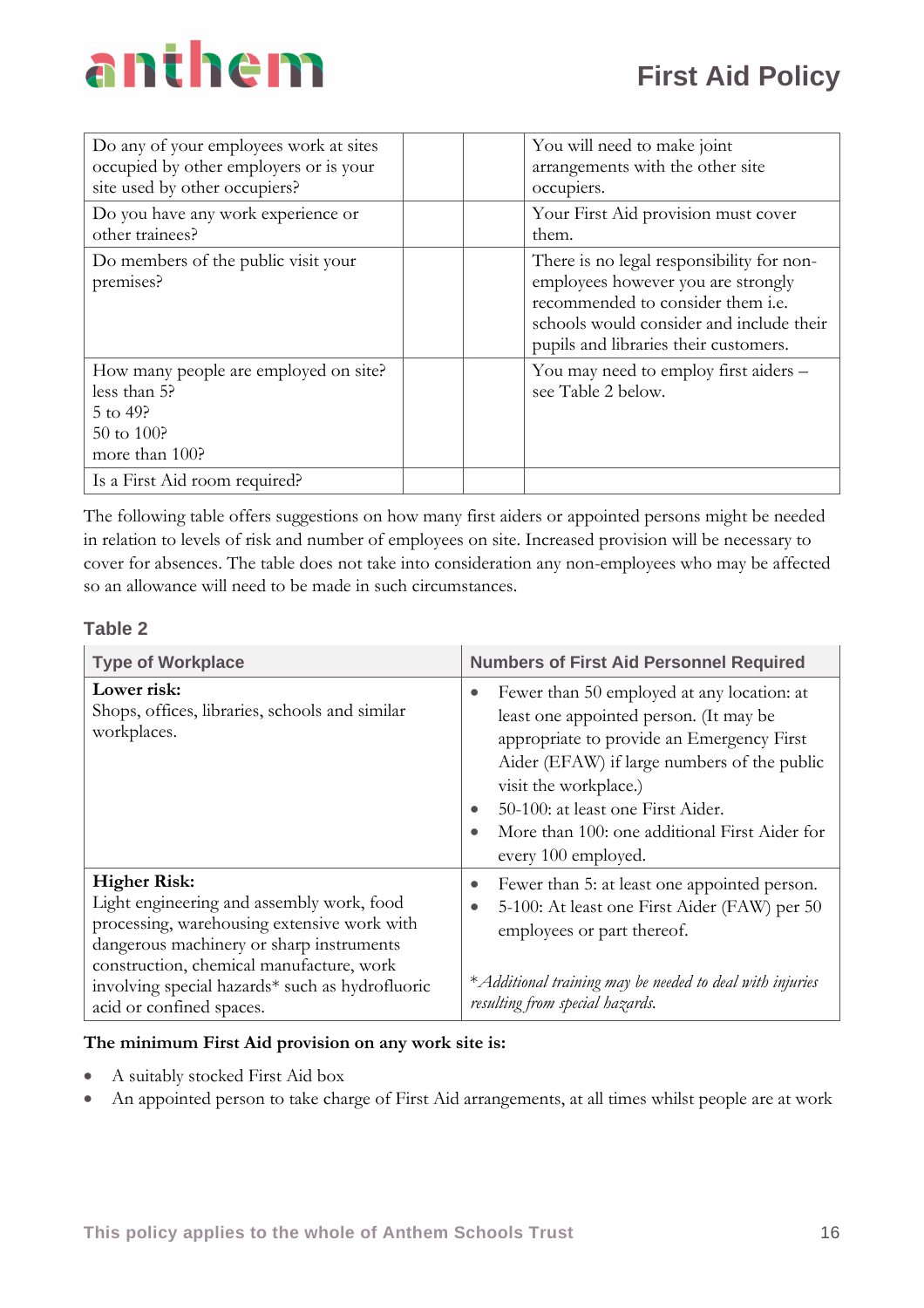# **First Aid Policy**

# **Appendix 6: Contents and location of First Aid Kits**

### **A typical first aid kit in our school will include the following:**

- Regular and large bandages
- Eye pad bandages
- Triangular bandages
- Adhesive tape
- Safety pins
- Disposable gloves
- Antiseptic wipes
- Plasters of assorted sizes
- Scissors
- Cold compresses
- Burns dressings
- No medication is kept in first aid kits

### **First Aid kits are stored in:**

- Reception welfare room
- Nursery
- Year 1 middle area
- Year 3 middle area on the wall
- Year 5 outside classroom 5PM on the wall near the stairs
- Kitchen
- Staffroom near big fridge
- PA Hall on the wall
- Sport Hall (Located on wall)
- Cooking room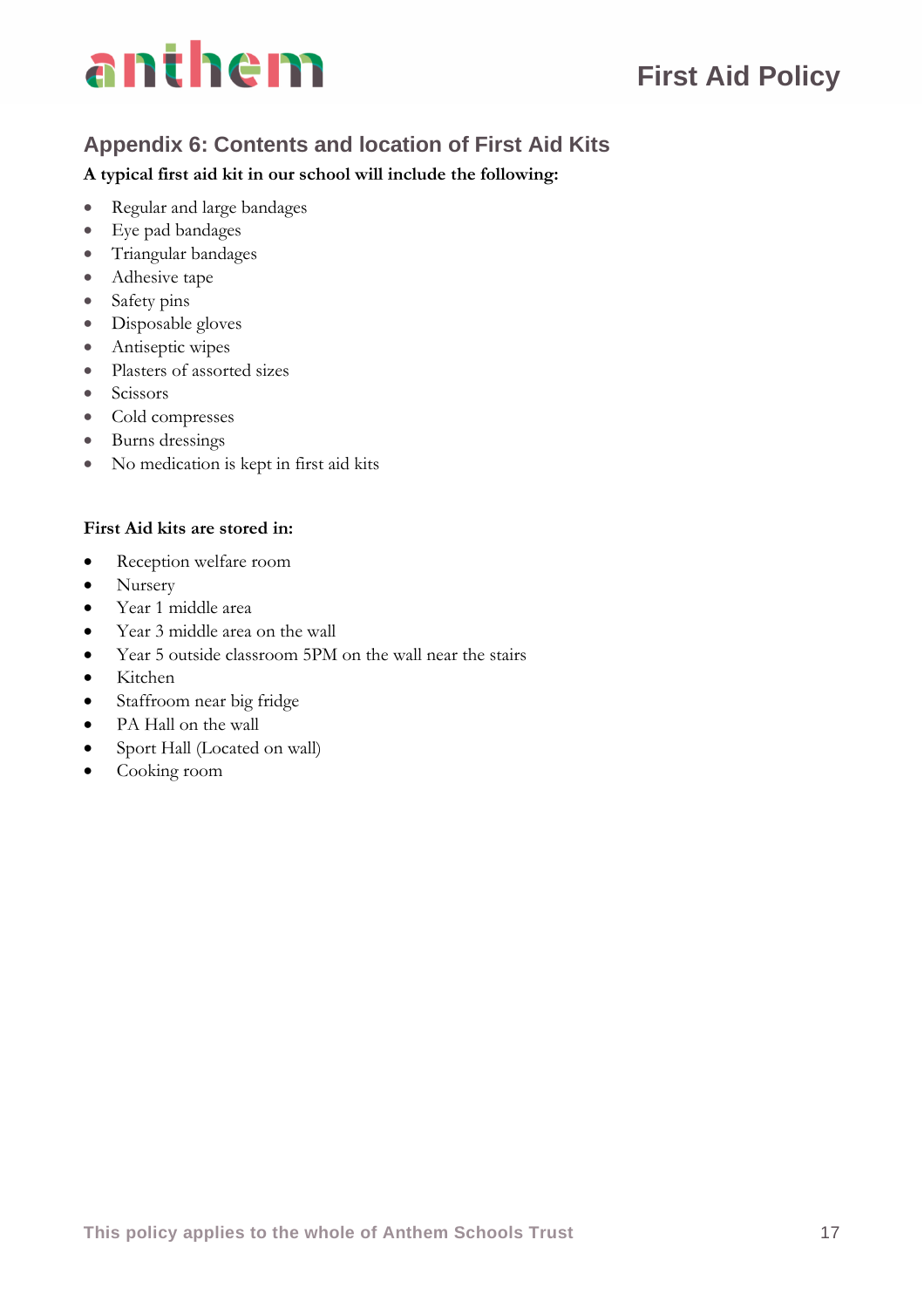# **First Aid Policy**

# **Appendix 7: Flowchart**

#### **Minor incident Major incident**



Requires medical attention *specifically* from a First Aider or the use of contents from a First Aid box. Category 5

# Major incident form should be completed in detail by the trained First Aider who administered treatment. One copy of the form should be given to parents and one copy kept in school file.

Parent to be notified as soon as possible then either 1,2,3 or 4:

Regardless of which option, the Anthem Matrix must be consulted as to where form should be filed and who it must be shared with.

↓

If Matrix determines a Category One, Two or Three incident then an Incident Investigation Form must be completed and sent to Anthem who will give further guidance. **This includes any incident in a swimming pool or a road traffic accident while driving on company business.**

1. Child can return to class under observation.

2. Child to go home with parent. Attending First Aider to stay with child until parent/carer arrives.

3. Child needs to go to hospital. Parent to be called but member of leadership AND First Aider to take if parent cannot be contacted. Office to keep trying contacts. Category 3

4. If an ambulance is needed then First aider should clearly pass this message onto office staff, who will call for the ambulance straight away, and then inform leadership. The ambulance should be called before parents are contacted. A designated first aider should remain with the child until the ambulance arrives. Categories 1, 2 and 3 (see matrix)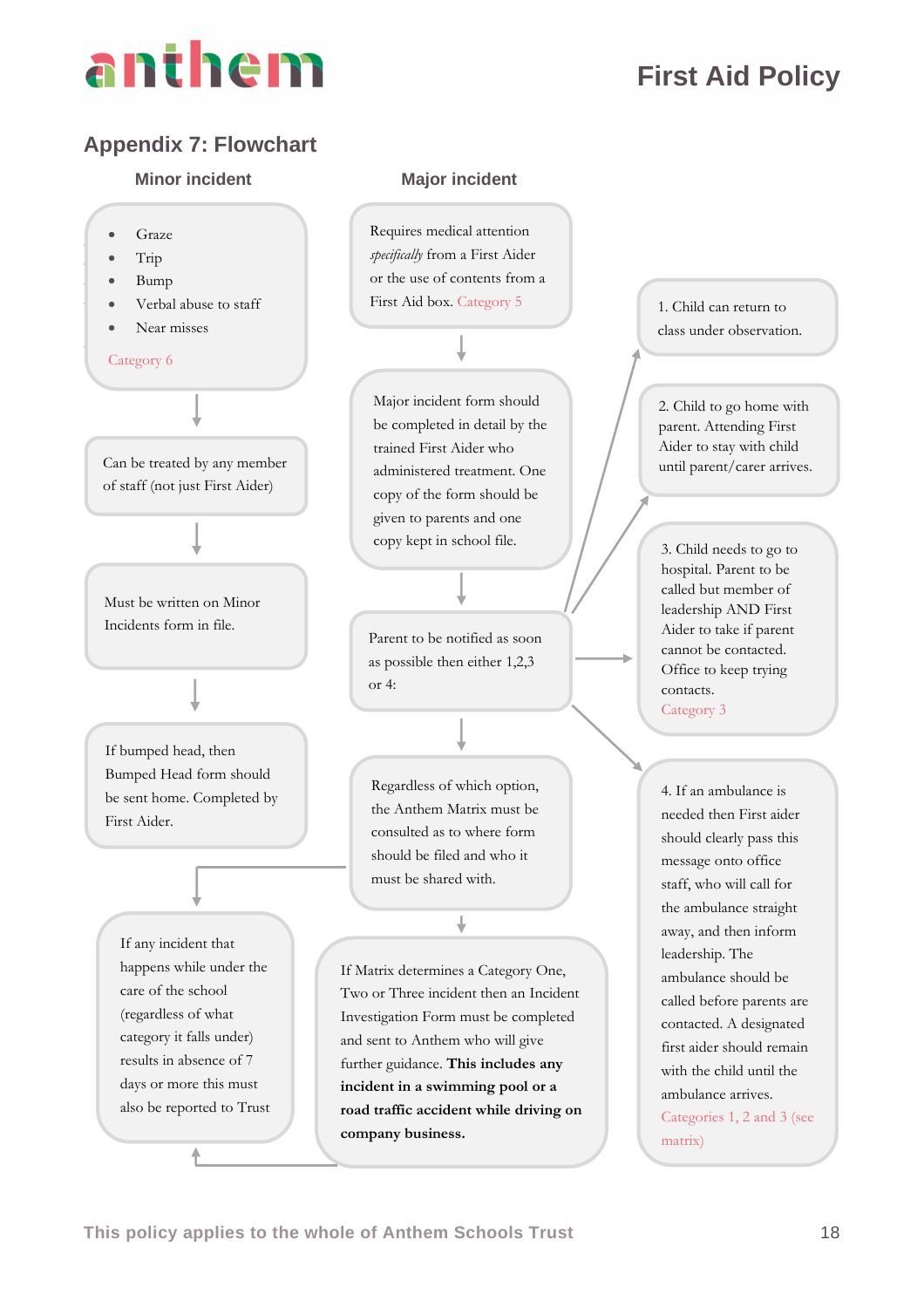

# **Appendix 8: Model Head Injury Letter**

Date:

Dear Parent/Guardian,

\_\_\_\_\_\_\_\_\_\_\_\_\_\_ received a bump on their head today whilst attending school.

HOW INJURY OCCURRED:

WHERE:

FIRST AID APPLIED: Cold Compress and monitored

TREATED BY:

CONTACT PARENT:

#### EMERGENCY CONTACT:

A School First Aider assessed your child. Although no problems were detected at the time, we request that you observe your child for the next 24 hours for any of the following symptoms:

- Blurred vision
- Drowsiness
- Nausea or vomiting
- Severe headache
- Confusion
- Slurred speech
- Unresponsiveness
- Clumsy, staggering or dizziness
- Bleeding from ears or nose

Contact your GP or the nearest Accident and Emergency Department if you notice any of the above symptoms.

On your child's return to school, please inform us whether signs of concussion occurred, so that we can provide appropriate support.

Yours sincerely,

#### Signatory's name and position